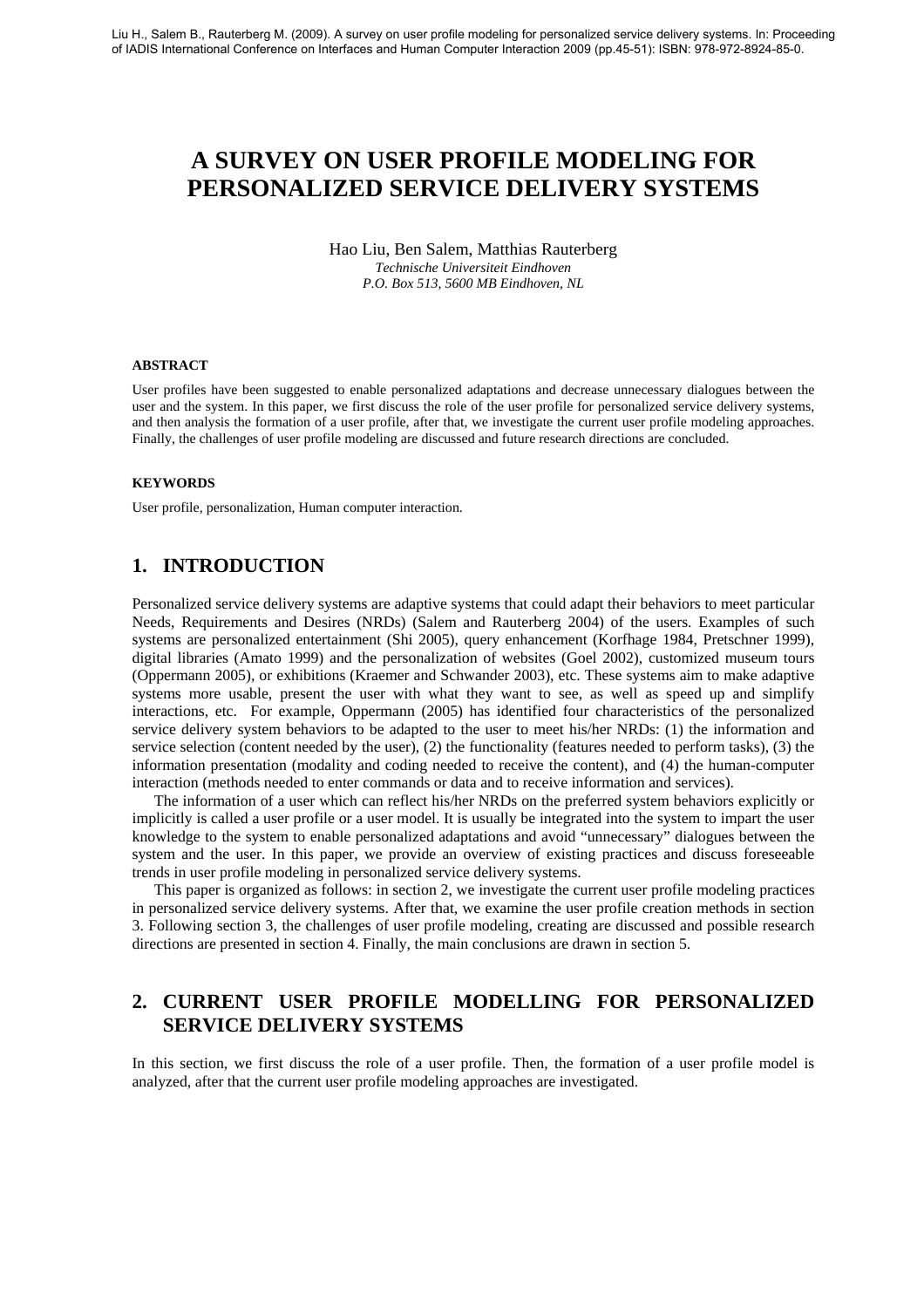### **2.1 The role of a user profile**

Many works discussed and investigated the role of user profile for adaptation. For example, In (Kavcic 2000), Alenka Kavcic pointed out that a user profile helps the user finding or accessing relevant information, tailoring information presentation to the user, or adapting the interface to the user. Storey V. C. (2004) proposed the role of user profiles for context-aware query is to increase the accuracy of web pages returned from the Web. Judy Kay (2001) identified three main ways that a user model can assist in adaptation: (1) interpret user actions to eliminate the ambiguity. A example is describe by Shari Trewin and Pain (Trewin 1997) whose system monitored the typing problems displayed by users with motor difficulties so that it could identify difficulties such as long key depression errors; (2) the user model can drive the internal actions of the system. This is the goal of systems which filter information, select the right system functionalities, etc. on behalf of the user. For example, Goel (2002) implemented an adaptive system that uses the user profile to create a view of a subset of a web site most relevant to him/her; (3) machine actions can be controlled by a user model to improve the quality of the interaction. A very simple example might involve the system tailoring its presentation form to the user. More sophisticated cases involve adaptation of the content as well as the form of the presentation. For example, Zhao (1998) discussed the design considerations of a personalized browser for inexperienced elderly users. The advantage of the browser is that it can be tailored to the personal needs and preferences automatically and achieve personalization by observing the discourse between the user and browser. User interface adaptation and personal information space adaptation are combined to address simplicity and usefulness issues for inexperienced users. These three ways are illustrated in Figure 1 where the double vertical lines delimit the interaction between the user and a system.



Figure 1. Role of the user model in adaptation (taken from Judy Kay 2001)

#### **2.2 The formation of a user profile model**

Personalized service delivery systems have been discussed and developed since the early days of computing. In the eighties, the computing paradigm was user-adaptiveness where the user and task characteristics are considered for adaptation (Edmonds 1981; Kobsa and Wahlster 1989). Later, in the nineties with technology developments interests developed beyond user-adaptiveness and moved more generally to contextadaptiveness (Schilit, Adams et al. 1994; Dey and Abowd 1999) where the context of use is also considered for adaptation. Context of use is a categorization of the actual situation under which the service is delivered by the system. It implies the user's NRDs on system behaviors.

No matter it belongs to user adaptive system or context adaptive system, the personalized service delivery system in general needs the user profile to represent the user's NRDs on desired system behaviors to enable personalized adaptations and avoid the "unnecessary" dialogues between the system and the user. For useradaptive personalized service delivery systems where the user and task characteristics are considered for adaptations, the formation of the user profile is a sub set of the intersection collection between the real world user model and the system's available system behaviors. The real world user model includes the user's personal demographic information (age, gender, grade...), user's capabilities (background knowledge, proficiencies, cognitive and non-cognitive abilities...), user's interests, and etc information. The systems behaviors are the system interactions with the user, which may include the service functionalities, service contents, service presentation forms, service delivery ways, etc. The intersection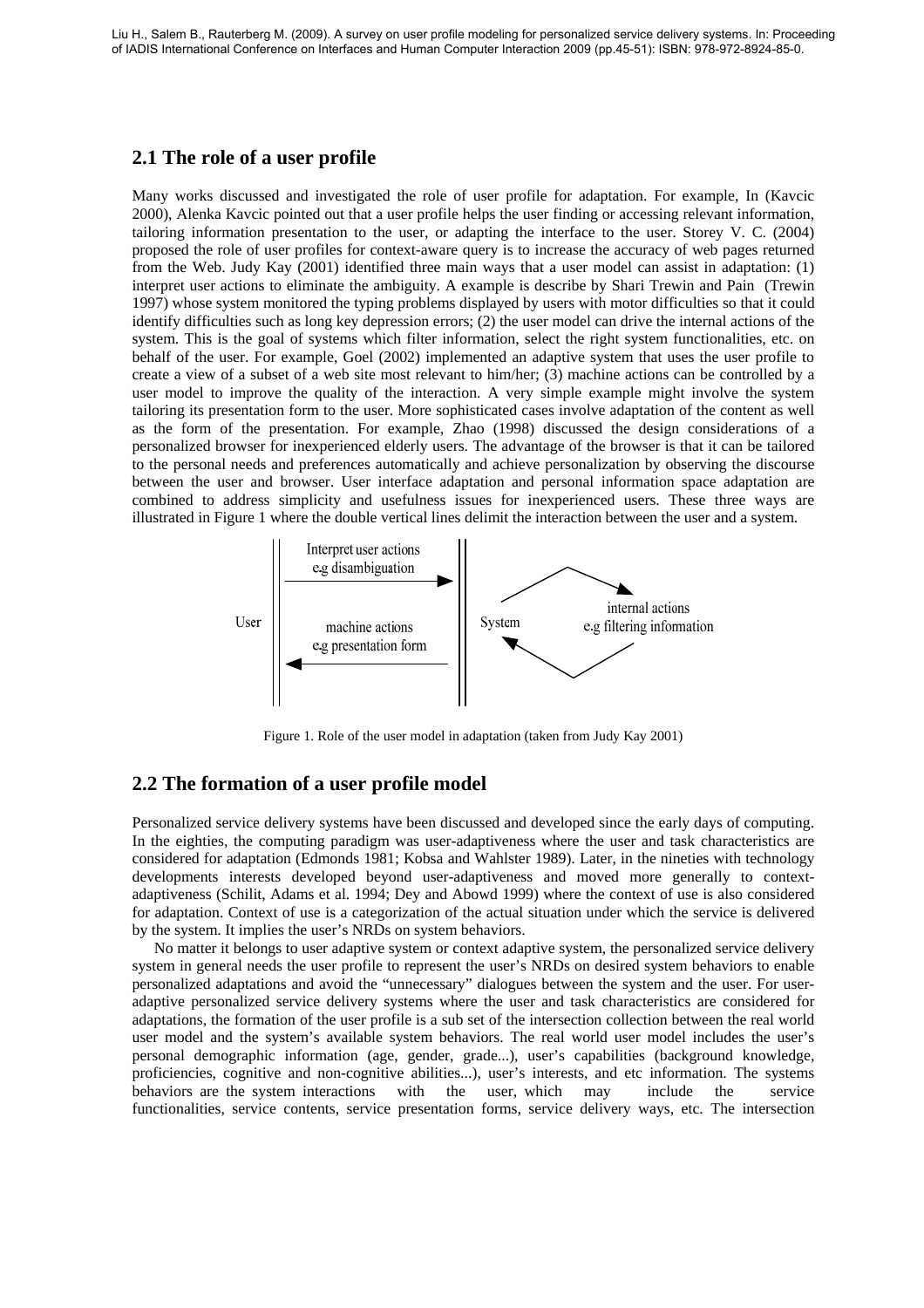collection between the real world user model and the system's available behaviors includes information items which can reflect the user's NRDs on the preferred system behaviors. Generally, the more of these information items are included in the user profile, the more usability and personalization the system could bring to its users (refer to figure 3). However, at the same time, the more complex of the user profile, the more work the system needs to create, manage and update it. So, the system designer needs to make a balance between complexity and usability. For example, in (Kavcic 2004), Alenka Kavcic pointed out that a perfect user model for adaptation in educational hypermedia should include all features of the user behavior and knowledge that affect their learning, performance, and efficiency of the educational hypermedia. However, because the construction of such a complex model is very difficult, simplified models which are sub sets of the intersection collection between the user and the educational hypermedia system behaviors are used in practice. Similar example and conclusion can also found in (Kobsa 1990); for the context-adaptive personalized service delivery systems where the context of use is also considered for system behavior adaptation, the main contents of the user profile is a subset of the intersection collection among the real world user model, the available system behaviors and the context of uses (see figure 2). The information items in this sub set can reflect the user's context-aware NRDs on the preferred system behaviors. For example, the user profile in (Yu 2004) is composed of two parts: user's preferences and history activities (tracks). The user can update the preferences according to his/her specific contexts. The history is ordered by time-space and theme (e.g. conference). Similar example presented in (Suh 2005), user profile is categorized into two according to its characteristics: one is static, the other is dynamic. Static user-related information is personal information such as name, age, address books, etc. Also, information which a user can initially set as his service-specific desires through Graphical User Interface (GUI) offered by Service Provider is considered as static. In case of the dynamic user profile, there can be the meaningful context information integrated from preliminary contexts describing user's biological conditions such as stress level, etc.

simple · demographical info - Age, gender, location, ... · Interests, preferences, expertise level, ... · Purchase records, observed behavior • Ratings complete "lifelog" complex





from Pattie Maes 2005)

### **2.3 User modeling approaches**

Generic user profile models (Avare Stewart 2004) have been considered as one approach for user profile modeling. Generic user profile models are, in theory, systems which have, among other aspects, two major goals: 1) generality: which would allow a model of the user to be usable in a variety of application content domains; 2) expressiveness: in that the model is able to express a wide variety of assumptions about the user. However, due to the vast increase of possible scenarios in different application fields with their inherent different demands and constraints, it is unlikely to have a generic user model to work for a variety of application content domains. Instead, as Kobsa (2007) pointed out that one can expect to find a variety of generic user modeling systems, each of which is going to support only few of the very different future manifestations of personalization. Currently, the research on a generic user profile model is still mostly theory, not in practice yet. The sate of the art of user profile modeling is application specific (Maes 2005).

The information in the user profile can be static or dynamic. The static information includes the user's personal demographic information (date of birth, gender, nationality…), user's capabilities (background knowledge, expertise level…), long-term interest which is the user's long evolving commitment to certain kinds of services, etc. For static information elements in the user profile, some information elements such as gender or expertise level can be simply modeled with Attribute-Value Pairs (Christopher Staff 2003).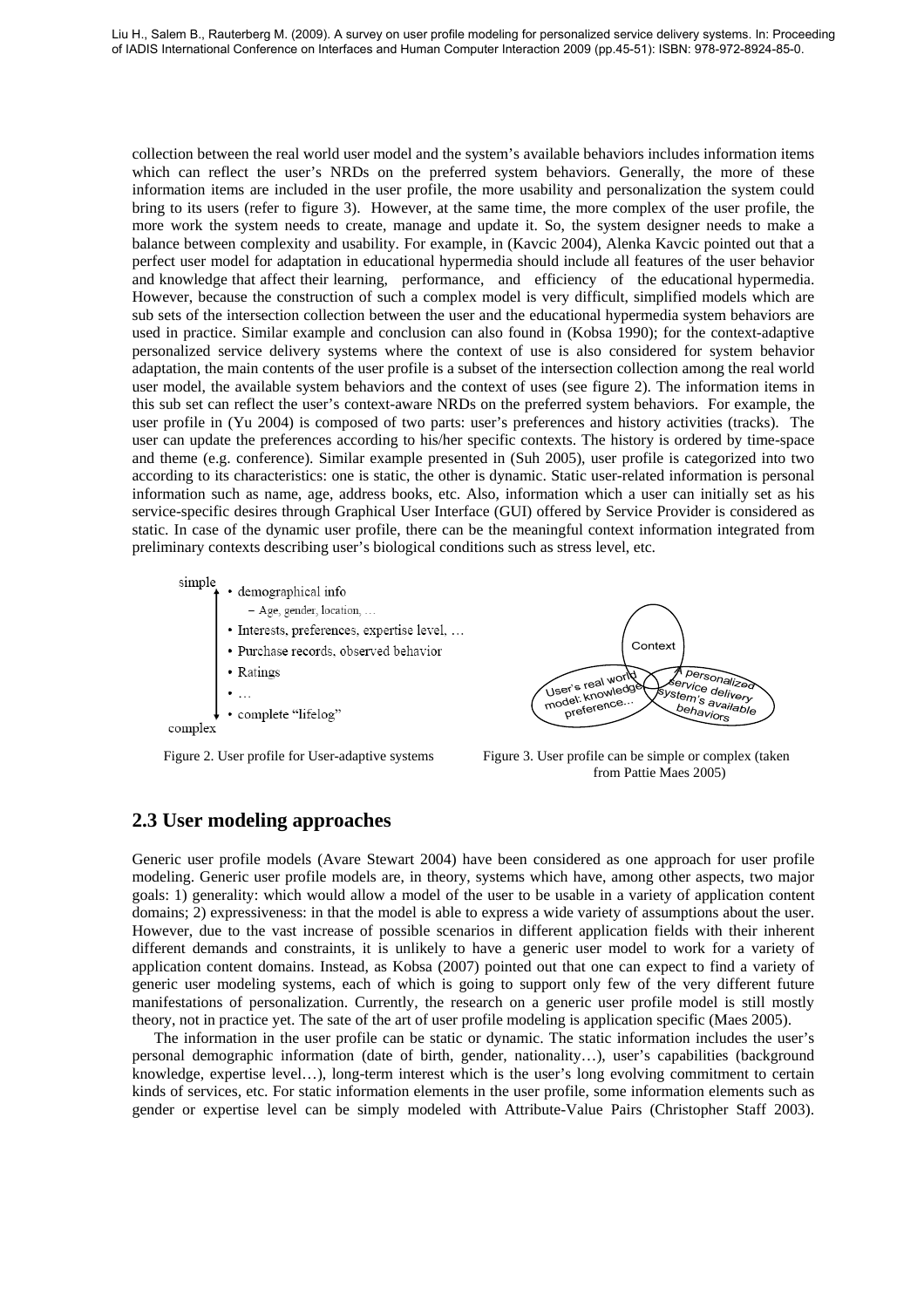Attributes are terms, concepts, variables, facts that are significant to the system and the user, and values can be Boolean reals, or Strings; some information elements such as the knowledge of the user considering uncertainty are modeled with more complex modeling approaches such as rules with certainty factors, fuzzy logic, Bayes probability networks or Dempster-Shafer theory of evidence (Kavcic 2004). If there are interconnections within the static information elements needing to model, the hierarchical tree modeling approach (Goel 2002, Pretschner 1999, Shi 2005, Bauer 2002, lin 2001) where the user information such as preference is modeled by dimensions (e.g., sports, reading), each dimension can be further refined with sub dimensions can be used to model the hierarchical relations between information items. The hierarchical relations usually based on the service ontology of the systems (Goel 2002, Pretschner 1999) or domain ontology (Shi 2005, Kim 2007). For the dynamic information elements such as user's context-aware preference items which depend on the context of use, they are usually modeled with rule-based language modeling approach where the delivery of services relates to the context of use with if-then logic. For example, the rule-based modeling approaches for user preference introduced in (Etter 2006, Bartneck 2006, Oppermann 2005, Kraemer and Schwander 2003) relate the context of use to user's desired services provided by the system. The user preference models in these applications are modeled with unrelated preference items. However, due to these models can't express the relationships among rules, so it is not easy to organize and manage the unrelated preference items. If the number of preference items is many, it will cost more system performances to find right preference items. Moreover, because these rule-based user profile models are based on the common service structure of the system and does not consider building personalized service structure which relates to the user's personalized decision tree (Steffen pawn 2000 and 2005), so, if the user desired service has been removed which is quietly likely because most of the current services are internetbased, it is difficult for the system to recommend alternative services to the user without interruption.

### **2.4 Source of user profile**

In literature, there exist several approaches (Kuflik 2000, Maes 2005,) for creating user profiles:

 (1) Users create their own profiles on the basis of their interests, However, Letting the user to input their information explicitly must consider the acceptance of the user and the usability of the system. For example, some user profile information such as the user's date of birth, gender, etc. can be input explicitly by the user by filling in member application forms or questionnaires; However, it is hard to let the user to input his/her preference at event level.

(2) Systems are in charge of profiles construction. With the technology development it is possible to gather some of the user profile information implicitly. For example, Krause (2006) presented a context-aware mobile phone application where the context-dependent personal preferences are learned by identifying individual user states and observing how the user interacts with the system in these states. This learning occurs online and does not require external supervision. The system relies on techniques from machine learning and statistical analysis.

 (3) The mixed approach of above, for example some information is entered explicitly by the user, some information is learned implicitly by the system. For example, some static user's demographic information (date of birth, gender, nationality…), user's interest, etc. information are entered by the user explicitly; some dynamic information such as context-dependence user preference is learned by the system implicitly.

### **3. CHALLENGES**

Many works have been done in user profile modeling to enable personalized adaptations and avoid "unnecessary interactions between the user and the system. However, there is still a lot of work to do to improve the user profile modeling to avoid the misbehaving of the system and provide the right service to the user at the right time and location. The following are some challenges identified:

(1) Accuracy: the accuracy of the user profile is a precondition for the system to provide the right services at the right time and location to the user. The ideal condition is that the user profile can reflect the user's NRDs on the desired system behaviors at real time. However, due to the state of the art of the user profile learning is based on mining on the user's past behaviors and predicts what the user might like in the future (Krause 2006, Wang 2006), as the experiment done by Quiroga and Mostafa (2002) suggested, the better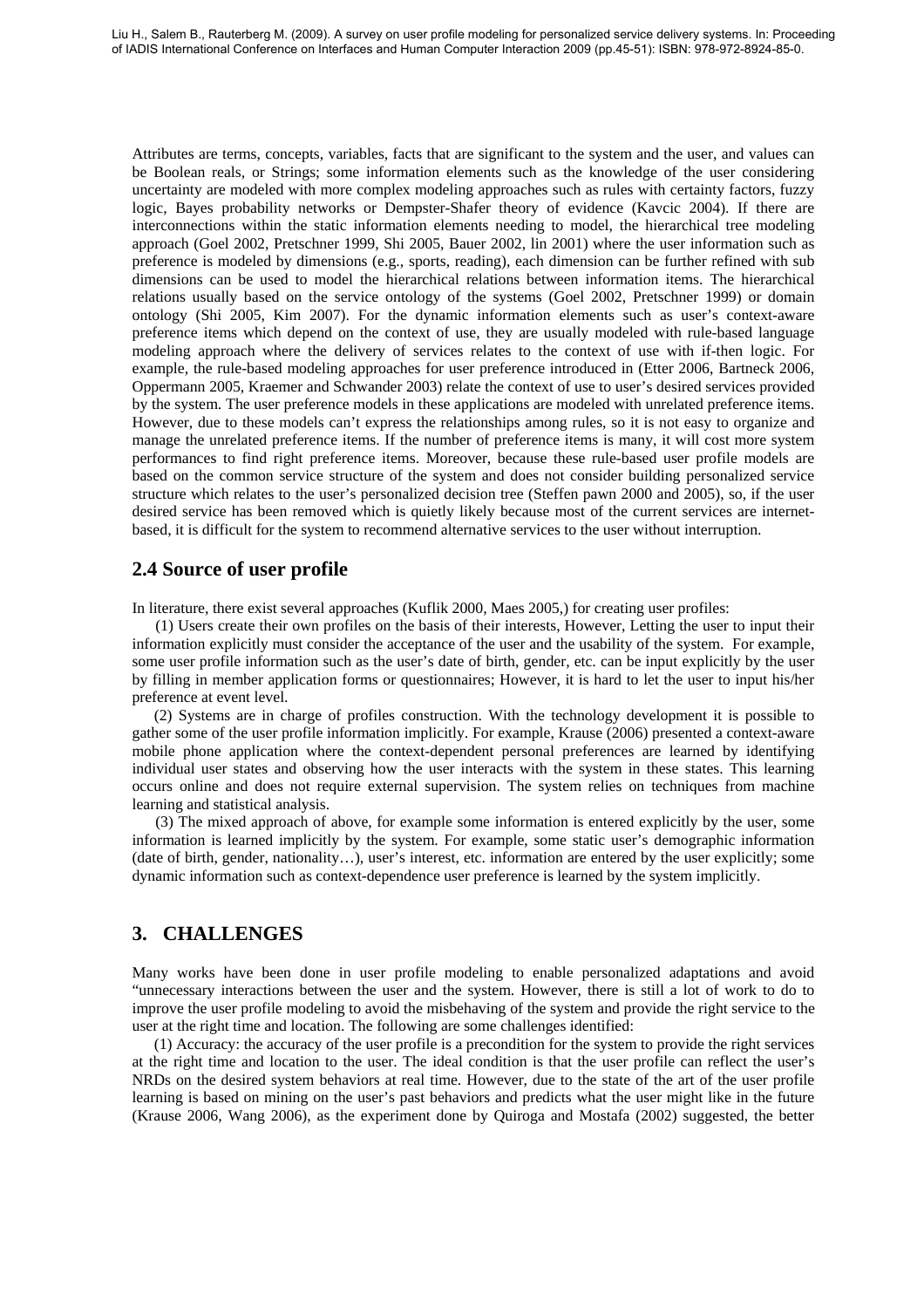representation of the services, profiles, and relevance feedback mechanisms, the user profile representation, context of use, learning techniques all need to improve the accuracy of the user profile.

(2) Expressiveness: the user profile modeling should be expressive enough to represent the user's NRDs on the desired system behaviors.

(3) The balance between complexity and feasibility: when designing a user profile model for an application, the designer must make a balance between complexity, usability and feasibility, the cost of the system performance (refer to sub section 2.2).

 (4) Robustness: With the developing of the internet computing, many of the services provided by personalized service delivery systems are web based services. One of the characteristic of such internet-based services is dynamic. So when designing a user profile, a designer should enable the system to recommend similar services if the user desired services have been removed to increase the robustness of the system.

(5) Ethnical issues: The user's awareness of the user profile modeling abilities of a system is however a necessary prerequisite in order that he or she can decide whether or not to consent to being modeled by the system because (Kobsa 1993):

a) A computer system might pursue non-user interests;

b) The user profile data might be misused, so the privacy protection of the user profile data is important and should be user-awareness.

c) Users should be able to "switch off" a user profile modeling component if he or she does not consent to being modeled;

The designer should highlight these ethnical issues in order to improve the user's acceptance of the system.

### **4. CONCLUSION**

User profile has been an essential component of personalized service delivery systems to enable the personalized adaptations and avoid the "unnecessary" dialogues between the system and the user. The quality of the user profile modeling is a key to deliver the right service to the user at the right time and location. In this paper, we first discussed the role of the user for adaptation, and then analysis the form of user profile needed for adaptation, some examples are given to validate our analysis. After that, user profile modeling approaches are investigated. We present how the dynamic and static user profile information items are modeled differently in the state of the art works. Following that, the challenges of user modeling are discussed. We have identified that accuracy, expressiveness, the balance between complexity and feasibility, robustness and ethnic issues all need to be addressed when designing a user profile model.

### **REFERENCES**

#### **Book**

Edmonds E. A., 1981*.* Adaptive Man-Computer Interfaces*. In: Computing Skills and the User Interface. (Hrsg. Coombs, M. C.; Alty, J. L.),* Academic Press,London.

Kay J., 2001. User modeling for adaptation. *User Interfaces for All: Concepts, Methods, and Tools (E.d. Constantine Stephanidis)*: pp 271-294.

Kobsa A. and Wahlster W. 1989. *User Models in Dialog Systems*. Berlin: Springer.

#### **Journal**

Kavcic A., 2004. Fuzzy User Modeling for Adaptation in Educational hypermedia. *IEEE TRANSACTIONS ON SYSTEMS, MAN, AND CYBERNETICS—PART C: APPLICATIONS AND REVIEWS*, VOL. 34, NO. 4, NOVEMBER 2004: pp 439-449.

Kobsa A., 2001. Generic user modeling systems. *User Modeling and User-Adapted Interaction Journal*, 11 ,2001, pp 49– 63.

Kobsa A., 1990. User Modeling in Dialog Systems: Potentials and Hazards. *AI&Society*, 4(3), 1990, pp214-240.

Kraemer R. and Schwander P., 2003. Bluetooth based wireless Internet applications for indoor hot spots: experience of a successful experiment during CeBIT 2001. *Computer Networks*, 41(3), pp. 303-312.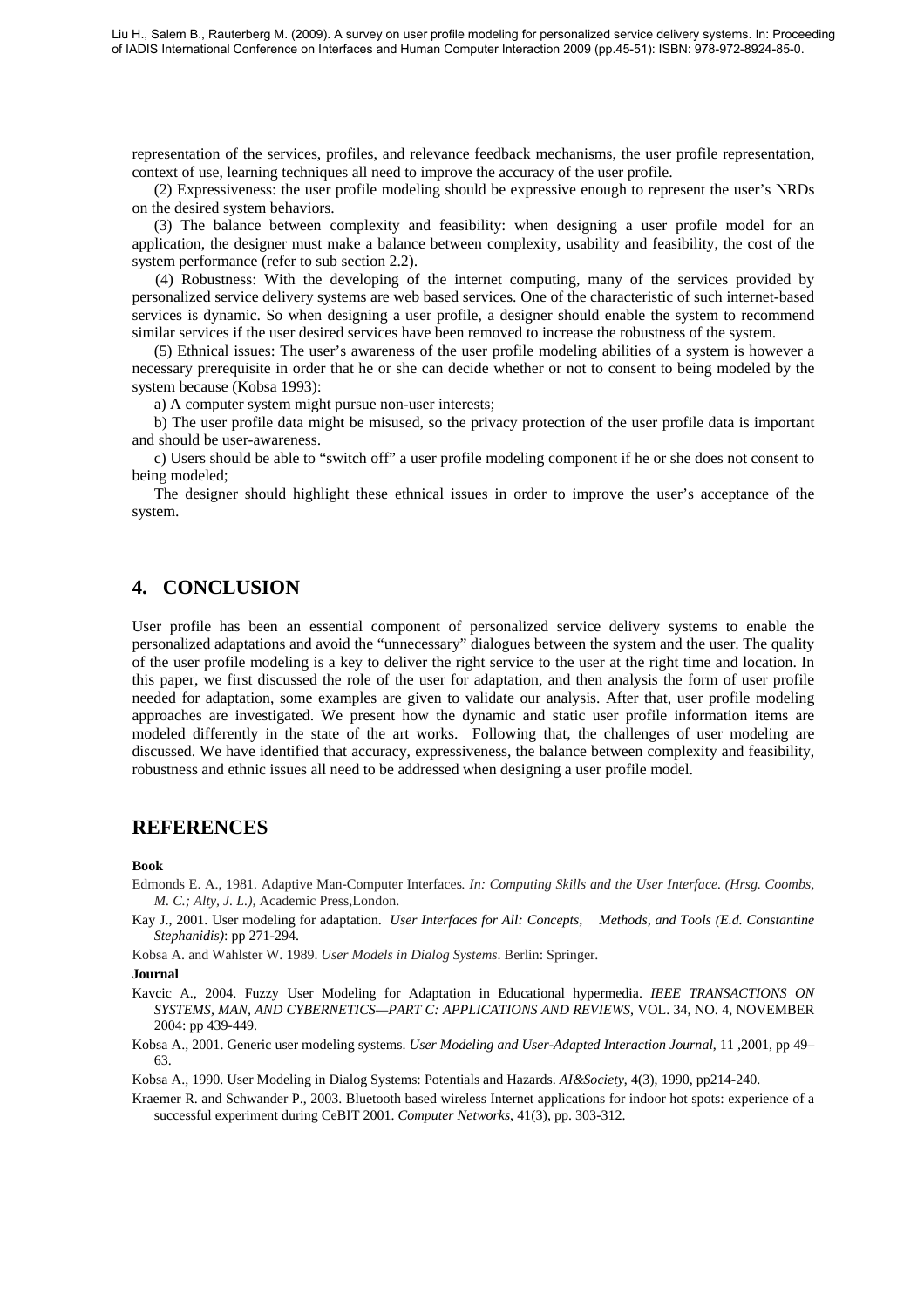- Krause A., et al, 2006. Context-Aware Mobile Computing: Learning Context-Dependent Personal Preferences from a Wearable Sensor Array, *IEEE TRANSACTIONS ON MOBILE COMPUTING*, VOL. 5, NO. 2, FEBRUARY 2006: pp113-127.
- Oppermann R., 2005. From user-adaptive to context-adaptive information systems. *i-com,* 3, 4-14.
- Quiroga LM. and Mostafa J., 2002. An experiment in building profiles in information filtering: the role of context of user relevance feedback. *Information Processing and Management,* 38, pp. 671–694.
- Steffen P. and Berry E., 2005. Realization and user evaluation of an automatic playlist generator 2*, Journal of new music research,*2002, Vol. 31, No. 1. pp179-192.
- **Conference paper or contributed volume**
- Amato G. and Straccia U., 1999. User Profile Modelling and Applications to Digital Libraries. *In ECDL '99, Springer Verlag LNCS 1696, Abiteboul,S, Vercoustre, A-M, (Eds.)*, pp. 184-197.
- Avare Stewart, et al, 2004. State of the Art in User Modeling for Personalization in Content, Service and Interaction. *Technical Report, NSF/DELOS Report on Personalization*, 2004.
- Bauer M. and Dengler D.,2002. Group decision making through mediated discussions*. In Francesco Ricci and Barry Smyth, editors, Proceedings of the AH 2002 Workshop on Recommendation andPersonalization in eCommerce*, Universidad de M´alaga, Departamento de Lenguajes y Ciencias de la Computaci´on, M´alaga, Spain, 2002: pp 10- 19.
- Christopher S., 2003. Adaptive Hypertext Systems, *Lecture on User Modelling in the department of Computer Science and AI in the university of Malta*, Retrieved from the following website on 16th, September 2007: [www.cs.um.edu.mt/~cstaff/courses/lectures/csa3080/CSA3080L11.ppt](http://www.cs.um.edu.mt/%7Ecstaff/courses/lectures/csa3080/CSA3080L11.ppt)**.**
- Dey A. K. and Abowd G. D. 1999, Towards a better understanding of Context and Context-Awareness. Awareness. College of Computing, Georgia Institute of Technology. Technical Report, 1999.
- Etter, R. et al, 2006. A Rule-Based Approach Towards Context-Aware User Notification Services, *In ICPS06*, IEEE, ISBN: 1-4244-0237-9, pp.281-284.
- Goel M. and Sarkar S. 2002. Web Site Personalization Using User Profile Information*. In AH 2002*, LNCS 2347, De Bra, P, Brusilovsky, P, Conejo, R, (Eds.), pp. 510-513.
- Kavcic A., 2000. The Role of User Models in Adaptive Hypermedia Systems. *Proceeding of Electrotechnical Conference*, 2000, MELECON 2000. 10th Mediterranean, Volume: 1: pp 119-122.
- Kim J.Y., et al, 2007. Ontology-Based User Preference Modeling for Enhancing Interoperability in Personalized Services, *C. Stephanidis (Ed.): Universal Access in HCI, Part III*, HCII 2007, LNCS 4556, pp. 903–912.
- Kobsa A., 1993. User Modeling: Recent Work, Prospects and Hazards. *In: M. Schneider-Hufschmidt, T. Kühme and U. Malinowski, eds. (1993): Adaptive User Interfaces: Principles and Practice,* Amsterdam: North Holland Elsevier. Retrieved from the following website on 16th, July 2007: [http://www.ics.uci.edu/~kobsa/papers/1993-aui-kobsa.pdf](http://www.ics.uci.edu/%7Ekobsa/papers/1993-aui-kobsa.pdf)
- Kobsa A., 2007. Generic User Modeling Systems. *Brusilovsky, Peter; Kobsa, Alfred; Nejdl, Wolfgang (Eds.): The Adaptive Web: Methods and Strategies of Web Personalization Series: Springer Verlag Lecture Notes in Computer Science*, Vol. 4321, 2007: pp 136-154.
- Kuflik T. and Shoval P., 2000. Generation of user profiles for information filtering research agenda (poster session). *Proceedings of the 23rd annual international ACM SIGIR conference on Research and development in information retrieval*, July 24-28, 2000, Athens, Greece: pp313-315.
- Lin F., et al, 2001. User modeling for efficient use of multimedia files. *Proceedings of Second IEEE Pacific-Rim Conference on Multimedia*, Beijing, October 2001. Lecture Notes in Computer Science, Vol. 2175, Springer, 2001, pp. 182–189.
- Maes P. 2005. User modeling, Recommender Systems & Personalization. Retrieved from the following website on 9th, November 2007: http://ocw.mit.edu/NR/rdonlyres/Media-Arts-and-Sciences/MAS-961Spring-2005/493DAB40- DFA4-499A-B63A-70B8D904DE42/0/week6\_pm\_recosys.pdf
- Pretschner A., and Gauch S., 1999. Ontology Based Personalized Search. *In 11th IEEE Intl. Conf. On Tools with Artificial Intelligence*, 1999.
- Salem B. and Rauterberg M. 2004. Multiple User Profile Merging (MUPE): Key Challenges for Environment Awareness. *Lecture Notes in Computer Science*, vol. 4161, pp. 103-116.
- Schilit B. N., et al., 1994. Context-Aware Computing Applications. *In: Workshop on Mobile Computing Systems and Applications.* Santa Cruz, CA.
- Shi X. and Hua J., 2005. An adaptive preference learning method for future personalized TV*. In proceeding of KIMAS 2005, Craig Thompson and Henry Hexmoor (Eds.)*, pp. 260-264.
- Steffen P., 2000. Music and Choice: adaptive systems and multimodal interaction, PhD thesis, Technical university of Eindhoven.